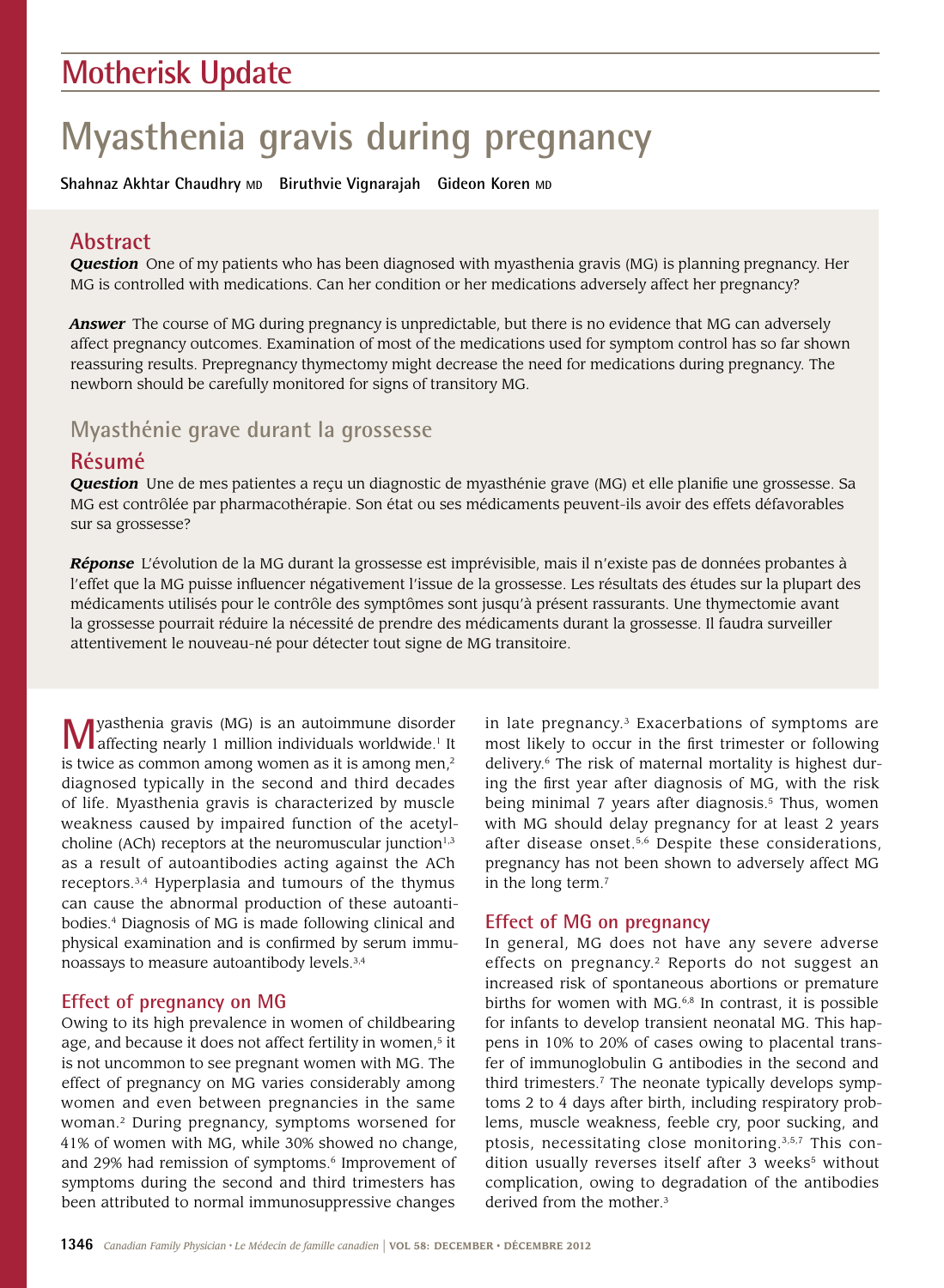### **Mode of delivery**

As the uterus is made up of smooth muscle, it is not affected by presence of ACh receptor antibodies, and vaginal delivery is recommended for women with MG.3,7 Assistance might be required in the second stage with the help of forceps or vacuum extraction, as striated muscles are involved during this stage and these muscles can be affected by the ACh receptor antibodies.<sup>2,7</sup> Cesarean section should be performed only for obstetric indications, as surgery can be stressful for women with MG.<sup>3,7</sup> Epidural anesthesia is recommended during labour and delivery<sup>5,7</sup> because neuromuscular drugs and narcotics can potentiate ACh receptor antibodies' effects on the neuromuscular junction.

#### **Management**

Optimal management of MG for pregnant women should involve obstetricians and neurologists. Nearly 15% of individuals with MG have thymomas, $1$  and about 60% to 80% present with hyperplastic thymus.<sup>2</sup> Thymectomy has become a standard treatment protocol for patients with MG and thymomas or hyperplasia of the thymus.1,2 Five years after thymectomy, complete remission of MG has been seen in nearly 45% of patients.<sup>9</sup> During pregnancy, women who have not undergone thymectomy present with higher incidences of exacerbations when compared with those who have undergone thymectomy.<sup>7</sup> Furthermore, infants born to those who had undergone thymectomy had less risk of developing neonatal MG.8 Thus, women with MG planning pregnancy should be advised to undergo thymectomy before becoming pregnant.8

Pharmacologic treatment for MG is usually centred on increasing the levels of ACh and decreasing the production of auto-antibodies. Pharmacologic treatment should not be stopped during pregnancy; however, it might need to be altered depending on disease severity or exacerbations.<sup>2</sup>

Acetylcholine esterase inhibitors, such as pyridostigmine and neostigmine, are frequently used in treatment of MG.<sup>1-3</sup> Although data regarding acetylcholine esterase inhibitor use during pregnancy are limited, the available evidence does not suggest an increased risk of malformation or other adverse pregnancy outcomes. There was one case report of microcephaly attributed to pyridostigmine use.<sup>10</sup> However, the mother had been taking doses 4 to 8 times the recommended dose.<sup>10</sup> Further, in a response to this report, some authors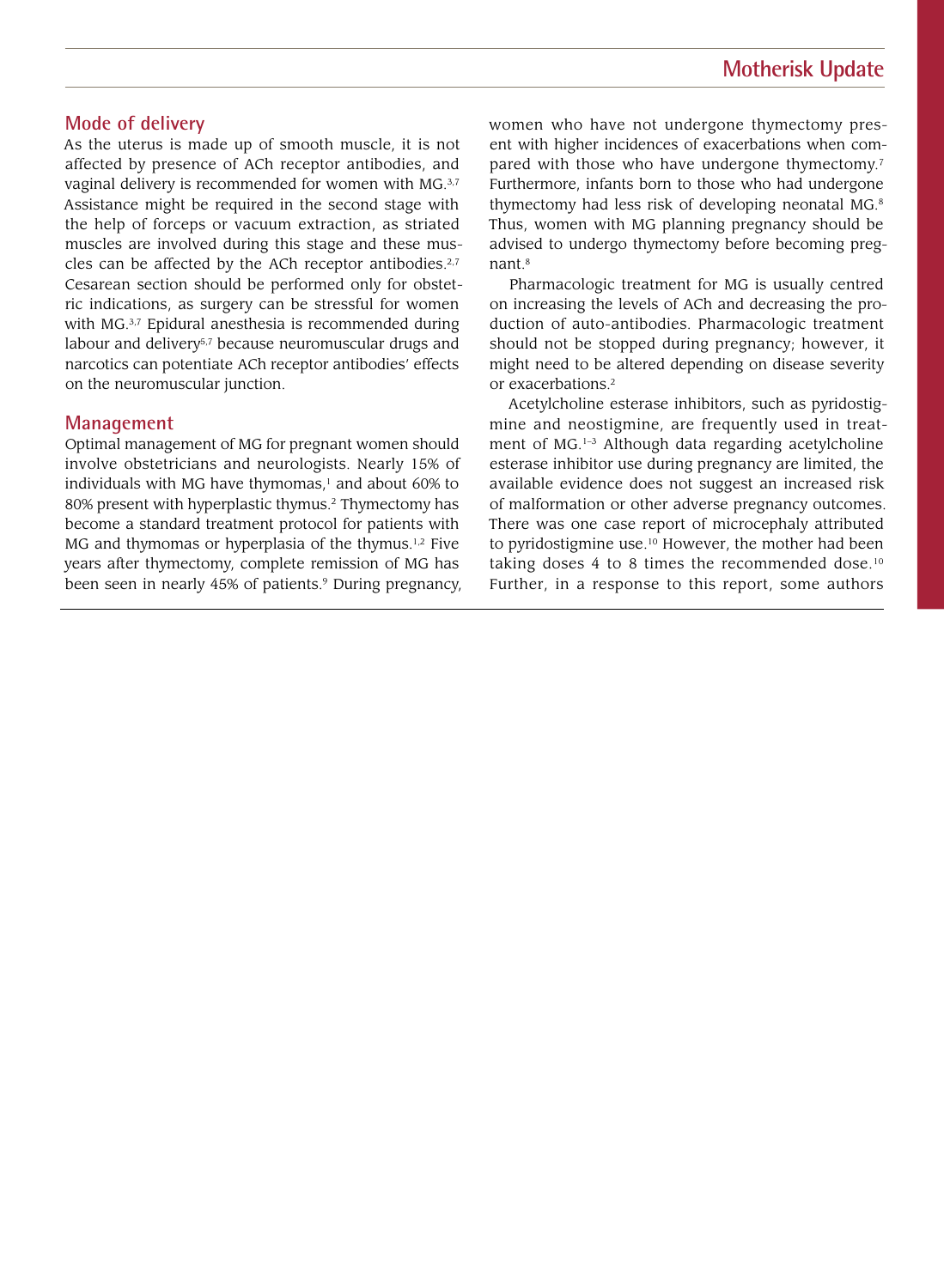### **Motherisk Update**

suggested that placental transfer of maternal antibodies, not the pyridostigmine, might have caused the fetal anomalies.11 Their claim is supported by studies that show safe use of pyridostigmine by women with MG during pregnancy.<sup>5,8,10</sup>

Corticosteroids such as prednisone and its biologically active compound prednisolone are commonly used in MG.<sup>11</sup> A Motherisk meta-analysis determined an increased odds ratio (OR) of oral cleft with corticosteroids (OR=3.69, 95% CI 2.15 to 6.32). Although the summary OR of cohort studies was not significant (OR=2.74, 95% CI 0.96 to 7.82), the cohort studies showed a clustering of cleft palate when compared with the controls.<sup>12,13</sup> Women with MG who are prescribed corticosteroids must be informed before conception of the increased risks of oral clefts. It is important to note that the formation of the palate is complete in the fetus by week 12.14 Thus, one option is to commence corticosteroid therapy after week 12.

Azathioprine (AZA) has not been associated with increased rates of congenital abnormalities.15 However, there is evidence of possible intrauterine growth retardation and infants with low birth weight, and concern about immunologic changes.15,16 Despite these reports, it is difficult to determine whether AZA is the sole cause of these adverse outcomes or whether they are due to the underlying maternal condition or to other drugs used in combination with AZA to treat the mother.17 In addition, initial findings from an ongoing study by Motherisk assessing neurodevelopment in children exposed to AZA in utero do not suggest significant effects on IQ compared with unexposed children.<sup>18</sup>

Although cyclosporine has been shown to cross the placenta readily, there has been no evidence that it is associated with increased risk of severe complications or malformations.<sup>3,11</sup> A recent Motherisk study found that renal transplant patients who were taking cyclosporine therapy had a higher rate of preterm delivery, which was associated with lower birth weight in the neonates of these women.19 However, assessment of long-term neurodevelopment outcomes in cyclosporine-exposed children did not reveal any significant differences compared with unexposed children.<sup>19</sup> Hence, cyclosporine therapy can be used during pregnancy in which the benefit to the mother outweighs the risk to the fetus.<sup>20,21</sup>

Rituximab readily crosses the placenta at about 16 weeks' gestation.<sup>21</sup> To date, there have not been any reports of major malformations attributed to rituximab exposure.22 There were some cases of decreased B-cell counts in infants born to women using rituximab, but this condition resolved within 6 months.<sup>22</sup>

Mycophenolate mofetil (MFM) is a second-line drug for treatment of mild forms of MG.<sup>1</sup> Recently MFM was reclassified by the Food and Drug Administration as a class D drug, indicating that there is evidence of teratogenicity in human fetuses.23 It is associated with first-trimester miscarriage and structural malformations of the ears and jaw, cleft lip and palate, as well as hypoplastic fingers and toenails.24-26

In addition to these drugs, medications that exacerbate symptoms of MG by potentiating the effect of ACh receptor antibodies are contraindicated in patients with MG. These drugs include neuromuscular blocking agents (eg, magnesium sulfate), antiarrhythmic drugs (eg, quinidine), and local anesthetics (eg, esters), as well as antibiotics from the aminoglycoside, quinolone, and macrolide classes.27

#### **Conclusion**

There is no evidence that MG can adversely affect pregnancy outcomes, and most of the medications used for symptom control appear to be relatively safe during pregnancy (except for MFM, used as second-line therapy). Prepregnancy thymectomy might decrease the need for medications during pregnancy. The newborn should be carefully monitored for signs of transitory MG.

#### **Competing interests** None declared

#### **References**

- 1. Gilhus NE, Owe JF, Hoff JM, Romi F, Skeie GO, Aarli JA*.* Myasthenia gravis: a review of available treatment approaches. *Autoimmune Dis* 2011;2011:847393. Epub 2011 Oct 5.
- 2. Ferrero S, Esposito F, Biamonti M, Bentivoglio G, Ragni N. Myasthenia gravis during pregnancy. *Expert Rev Neurother* 2008;8(6):979-88.
- 3. Ferrero S, Pretta S, Nicoletti A, Petrera P, Ragni N. Myasthenia gravis: management issues during pregnancy. *Eur J Obstet Gynecol* 2005;121(2):129-38.
- 4. Buckley C, Douek D, Newsom-Davis J, Vincent A, Willcox N. Mature, longlived CD4+ and CD8+ T cells are generated by the thymoma in myasthenia gravis. *Ann Neurol* 2001;50(1):64-72.
- 5. Djelmis J, Sostarko M, Mayer D, Ivanisevic M. Myasthenia gravis in preg-nancy: report on 69 cases. *Eur J Obstet Gynecol Reprod Biol* 2002;104(1):21-5*.*
- 6. Da Silva FC, do Cima LC, de Sá RAM. Myasthenia gravis and pregnancy. In: Minagar A, editor. *Neurological disorders and pregnancy.* Burlington, MA: Elsevier; 2011. p. 55-68.
- 7. Berlit S, Tuschy B, Spaich S, Sütterlin M, Schaffelder R. Myasthenia gravis in pregnancy: a case report. *Case Rep Obstet Gynecol* 2012;2012:736024. Epub 2012 Jan 26.
- 8. Hoff JM, Daltveit AK, Gilhus NE. Myasthenia gravis in pregnancy and birth: identifying risk factors, optimising care. *Eur J Neurol* 2007;14(1):38-43.
- 9. Chieza JT, Fleming I, Parry N, Skelton VA. Maternal myasthenia gravis complicated by fetal arthrogryposis multiplex congenita. *Int J Obstet Anesth* 2011;20(1):79-82. Epub 2010 Nov 26.
- 10. Dominovic-Kovacevic A, Ilic T, Vukojevic Z. Myasthenia gravis and pregnancy—case report. *Curr Top Neurol Psychiatr Relat Discip* 2010;18(4):40-3.
- 11. Briggs G, Freeman R, Yaffe S. *Drugs in pregnancy and lactation*. Philadelphia, PA: Lippincott Williams & Wilkins; 2008.
- 12. Park-Wyllie L, Mazzotta P, Pastuszak A, Moretti ME, Beique L, Hunnisett L, et al*.* Birth defects after maternal exposure to corticosteroids: prospective cohort study and meta-analysis of epidemiological studies. *Teratology* 2000;62(6):385-92.
- 13. Gur C, Diav-Citrin O, Shechtman S, Arnon J, Ornoy, A. Pregnancy outcome after first trimester exposure to corticosteroids: a prospective controlled study. *Reprod Toxicol* 2004;18(1):93-101.
- 14. Lee S, Sykes J. Cleft lip and palate. In: Stucker FJ, de Souza C, Kenyon GS, Lian TS, Draf W, Schick B, editors. *Rhinology and facial plastic surgery.* New York, NY: Springer; 2009. p. 909-16.
- 15. Goldstein LH. Pregnancy outcome of women exposed to azathioprine during pregnancy. *Birth Defects Res A Clin Mol Teratol* 2007;79(10):696-701.
- 16. Matalon ST, Ornoy A, Lishner M. Review of the potential effects of three commonly used antineoplastic and immunosuppressive drugs (cyclophosphamide, azathioprine, doxorubicin on the embryo and placenta). *Reprod Toxicol* 2004;18(2):219-30.
- 17. Polifka JE. Teratogen update: azathioprine and 6-mercaptopurine. *Teratology* 2002;65(5):240-6.
- 18. Teratology Society 51st Annual Meeting, June 25-29, 2011, Coronado, California, USA. Abstracts. *Birth Defects Res A Clin Mol Teratol* 2011;91(5):305-420.